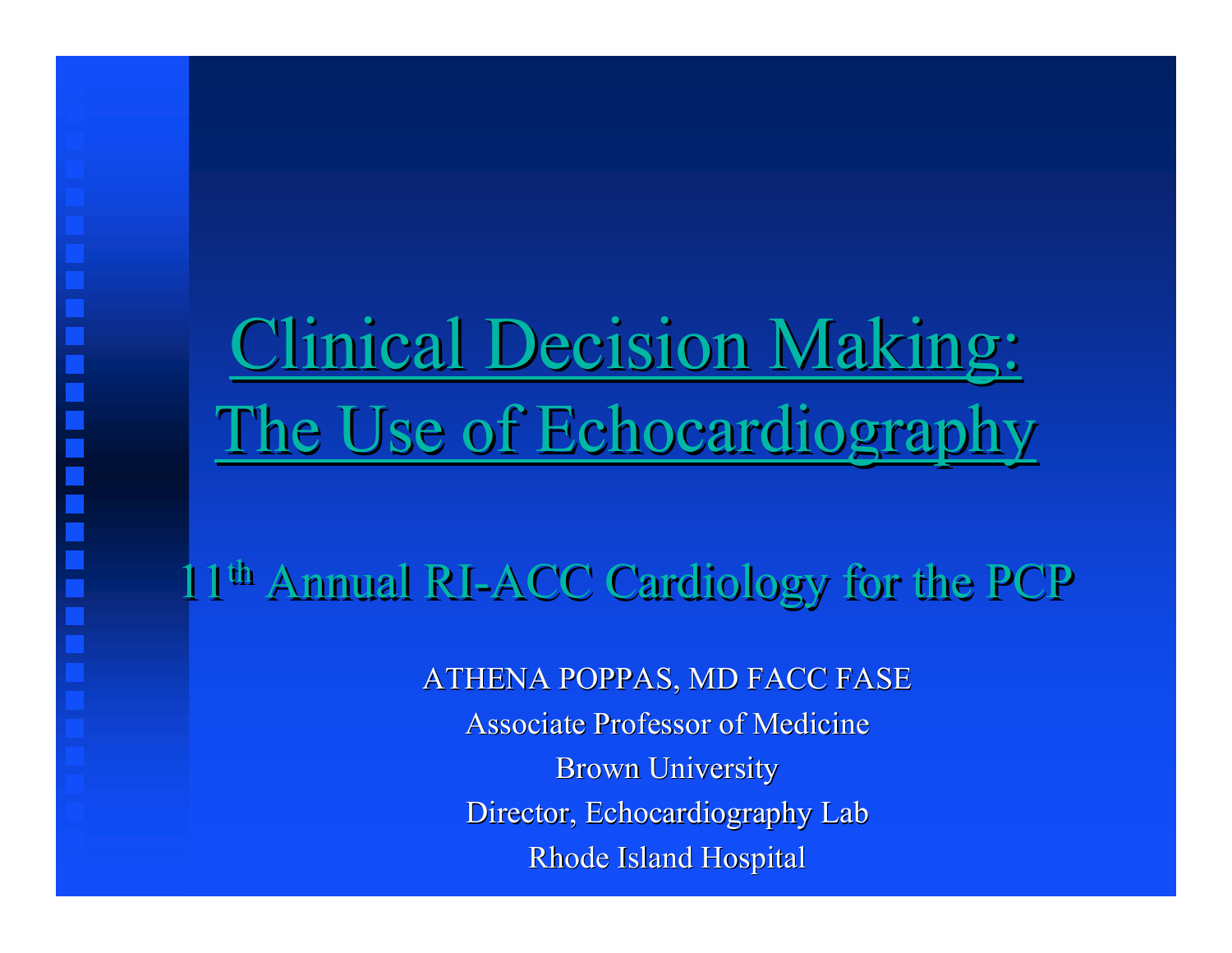## Echocardiography: indications Echocardiography: indications

### **Transthoracic echo Transthoracic echo**

### **Transesophageal echo Transesophageal echo**



### Severe AS and DCM Aortic root abcess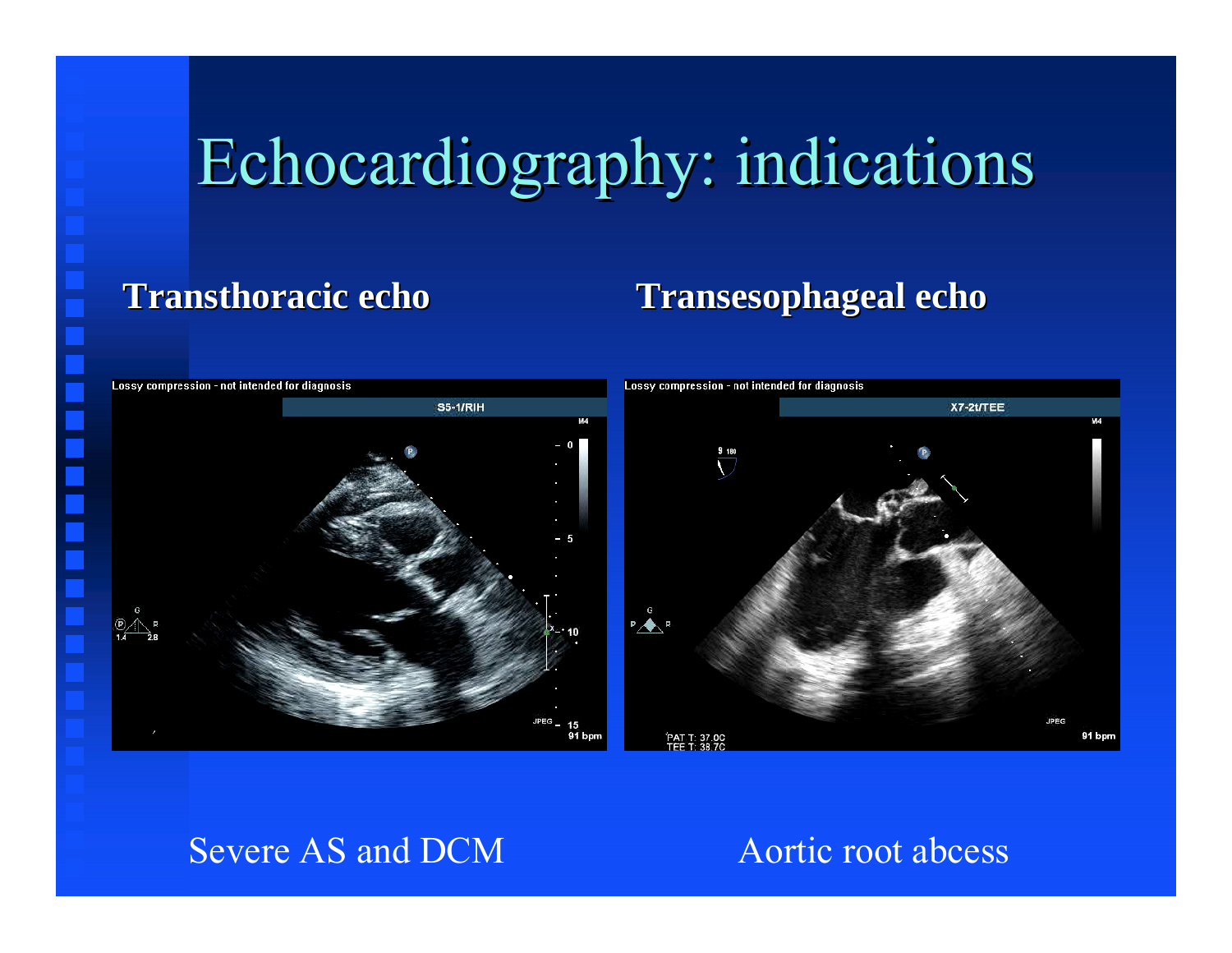# Transthoracic Echocardiography Transthoracic Echocardiography **Anatomic Details**

- Ventricles: function and cardiomyopathies Ventricles: function and cardiomyopathies Valvular: etiology of stenosis/regurgitation Aorta: Aneurysm, dissection **Hemodynamics** Pericardial disease: constriction, tamponade Pericardial disease: constriction, tamponade
- Valvular stenosis and regurgitation Valvular stenosis and regurgitation
- **Estimated Pressures: LAP, PAP**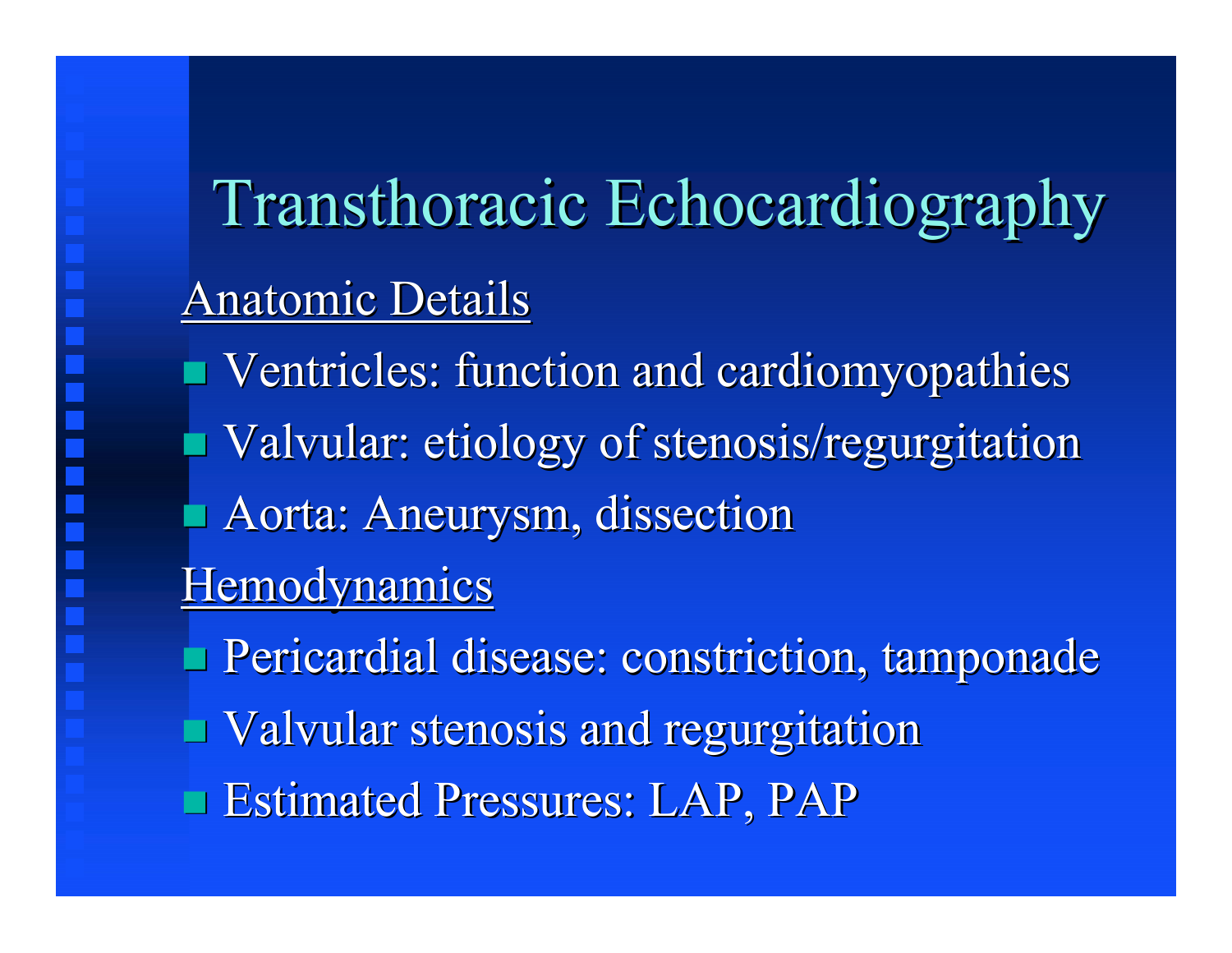## **Echo and Diagnosis**

 $\blacksquare$  Heart failure  $\triangle$  LVEF versus other etiologies  $\blacksquare$  Syncope  $\rightarrow$  Severe aortic stenosis  $\blacksquare$  Arrhythmias **Cardiomypathy**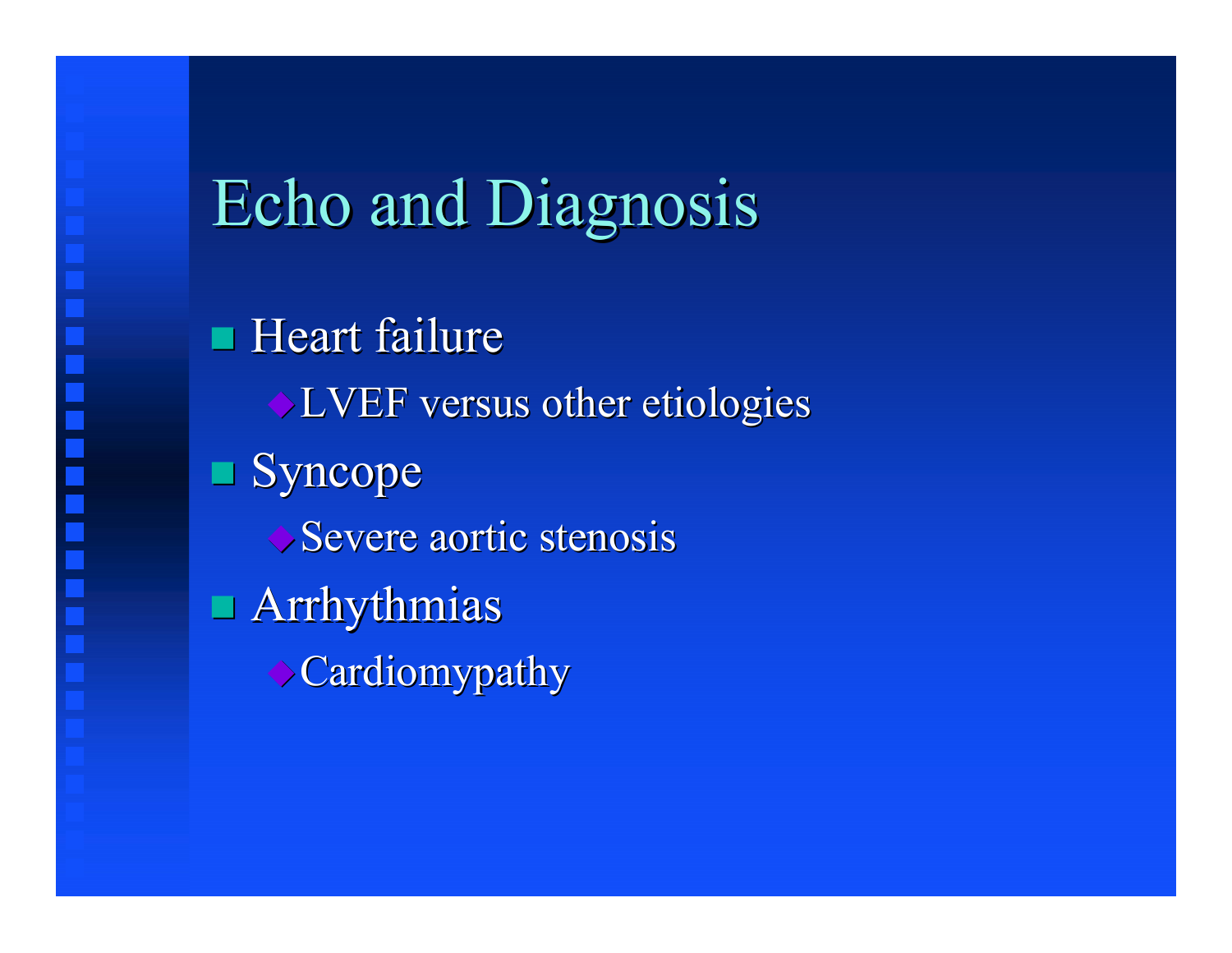|                                                                                                                                                                            | AUC for Echo<br>ACC/AHA/ASE 2011                                                                                                                                                                            |       |  |  |
|----------------------------------------------------------------------------------------------------------------------------------------------------------------------------|-------------------------------------------------------------------------------------------------------------------------------------------------------------------------------------------------------------|-------|--|--|
|                                                                                                                                                                            | TTE for General Evaluation of Cardiac Structure and Function Lightheadedness/Presyncope/Syncope                                                                                                             |       |  |  |
|                                                                                                                                                                            | • Clinical symptoms or signs consistent with a cardiac diagnosis known to cause<br>lightheadedness/presyncope/syncope (including but not limited to aortic stenosis,<br>hypertrophic cardiomyopathy, or HF) | A (9) |  |  |
|                                                                                                                                                                            | . Syncope when there are no other symptoms or signs of cardiovascular disease                                                                                                                               | A(T)  |  |  |
| Ē                                                                                                                                                                          |                                                                                                                                                                                                             |       |  |  |
|                                                                                                                                                                            | TTE for Evaluation of Hypertension, HF, or Cardiomyopathy HF                                                                                                                                                |       |  |  |
| . Initial evaluation of known or suspected HF (systolic or diastolic) based on symptoms,<br>A(9)<br>signs, or abnormal test results                                        |                                                                                                                                                                                                             |       |  |  |
| . Re-evaluation of known HF (systolic or diastolic) with a change in clinical status or cardiac<br>A(B)<br>exam without a clear precipitating change in medication or diet |                                                                                                                                                                                                             |       |  |  |
|                                                                                                                                                                            | . Re-evaluation of known HF (systolic or diastolic) to guide therapy<br>A(9)                                                                                                                                |       |  |  |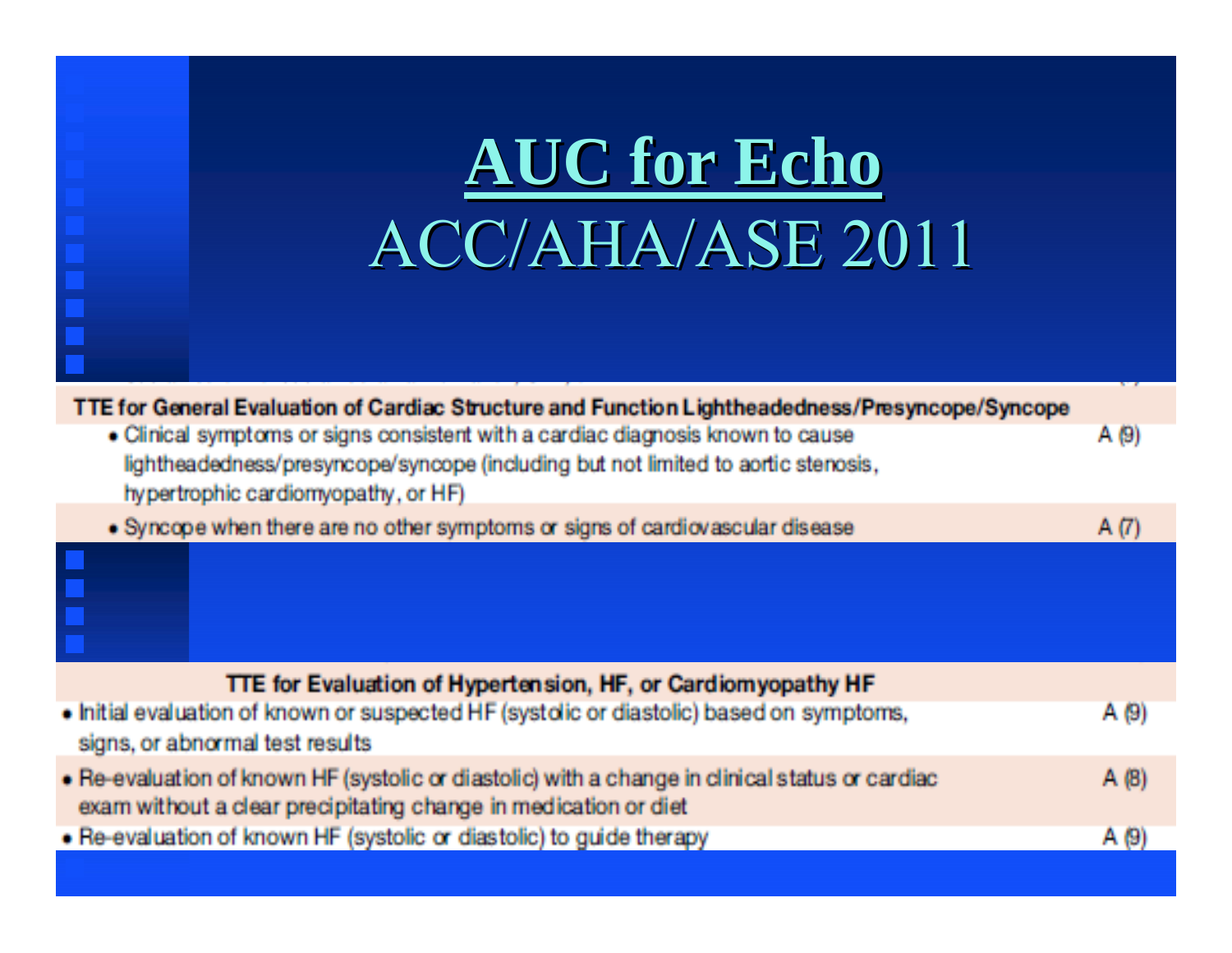### Half of CHF patients have normal LVEF Half of CHF patients have normal LVEF Framingham Heart Study Framingham Heart Study

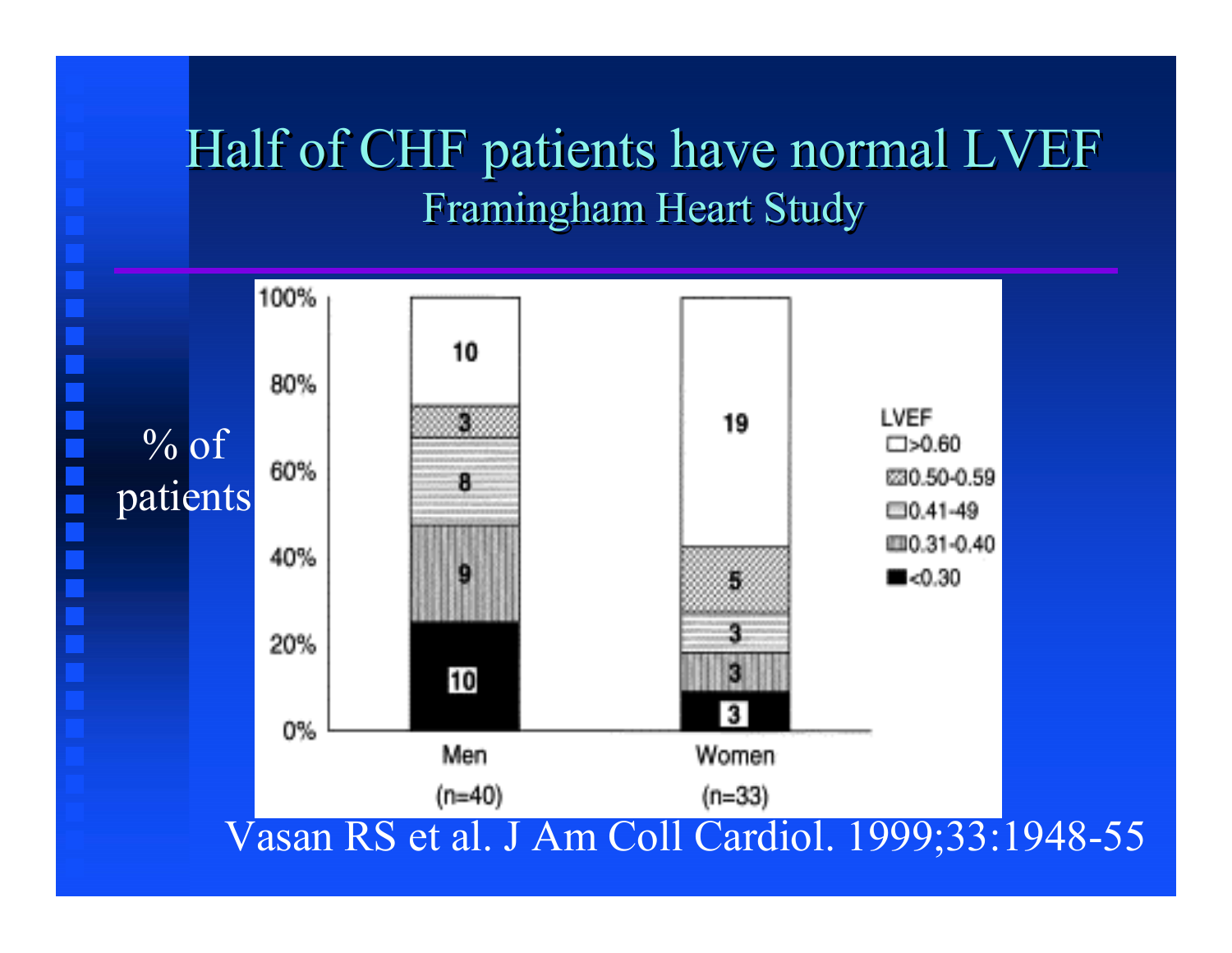Systolic Heart Failure Systolic Heart Failure Frequency of repeat studies Frequency of repeat studies  $\blacksquare$  Recent echo within past 5 years  $\blacksquare$  New and significant change in murmur  $\blacksquare$  If they have a cardiologist probably don't need a repeat study.

| TTE for Evaluation of Hypertension, HF, or Cardiomyopathy HF                                    |      |
|-------------------------------------------------------------------------------------------------|------|
| . Initial evaluation of known or suspected HF (systolic or diastolic) based on symptoms,        | A(9) |
| signs, or abnormal test results                                                                 |      |
| . Re-evaluation of known HF (systolic or diastolic) with a change in clinical status or cardiac | A(8) |
| exam without a clear precipitating change in medication or diet                                 |      |
| • Re-evaluation of known HF (systolic or diastolic) to guide therapy                            | A(9) |
|                                                                                                 |      |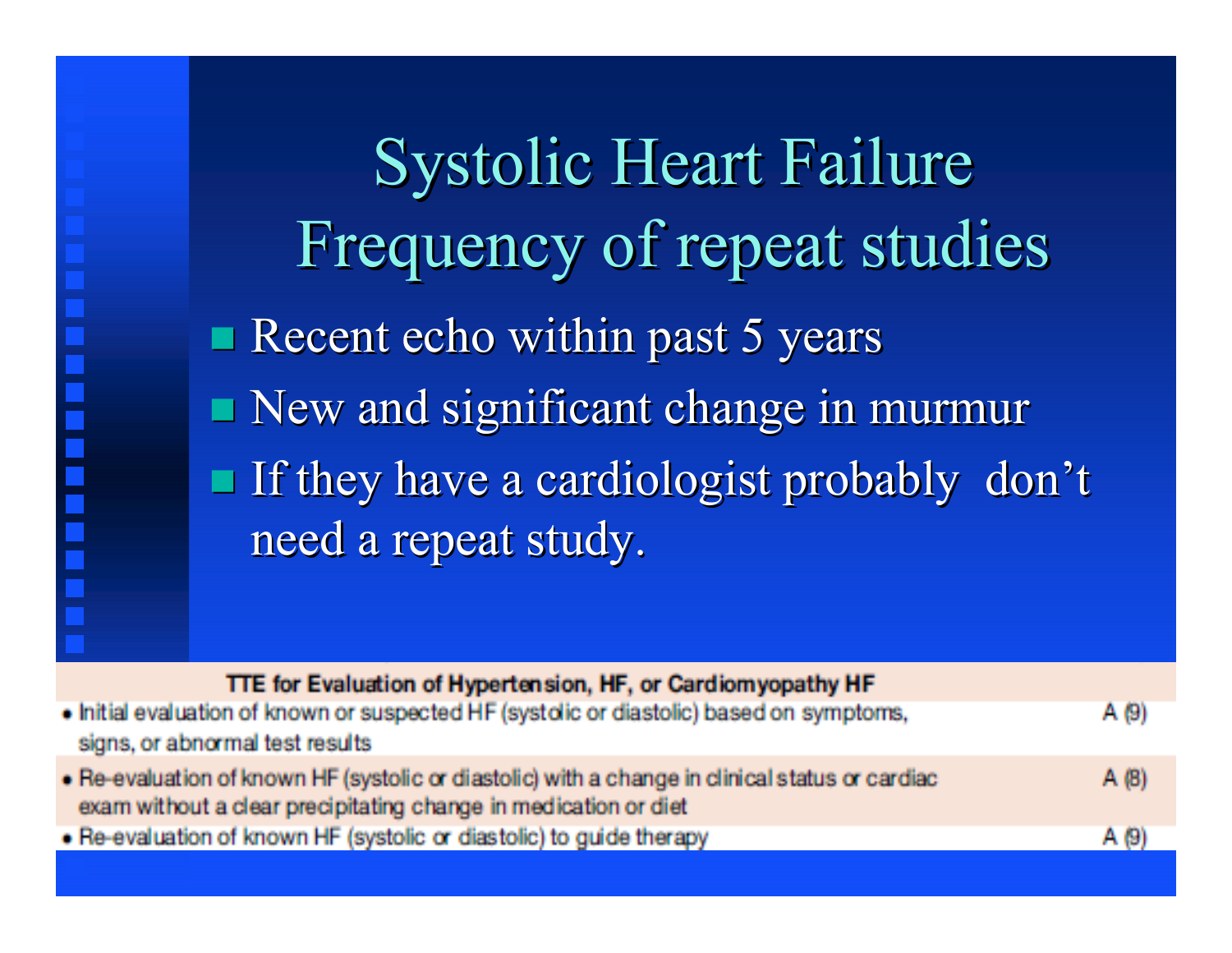Echoes for Syncope **History should drive testing** If there is previous known heart disease *or* data suggestive of structural heart disease *or* syncope secondary to cardiovascular cause  $\blacksquare$  Cardiac?

Severe AS: murmur and previously known Ventricular arrhythmias: 24 hours tele and Ventricular arrhythmias: 24 hours tele and CAD by ECG and prior evaluation CAD by ECG and prior evaluation NICM by CHF symptoms NICM by CHF symptoms  $\triangleleft$  HCM by ECG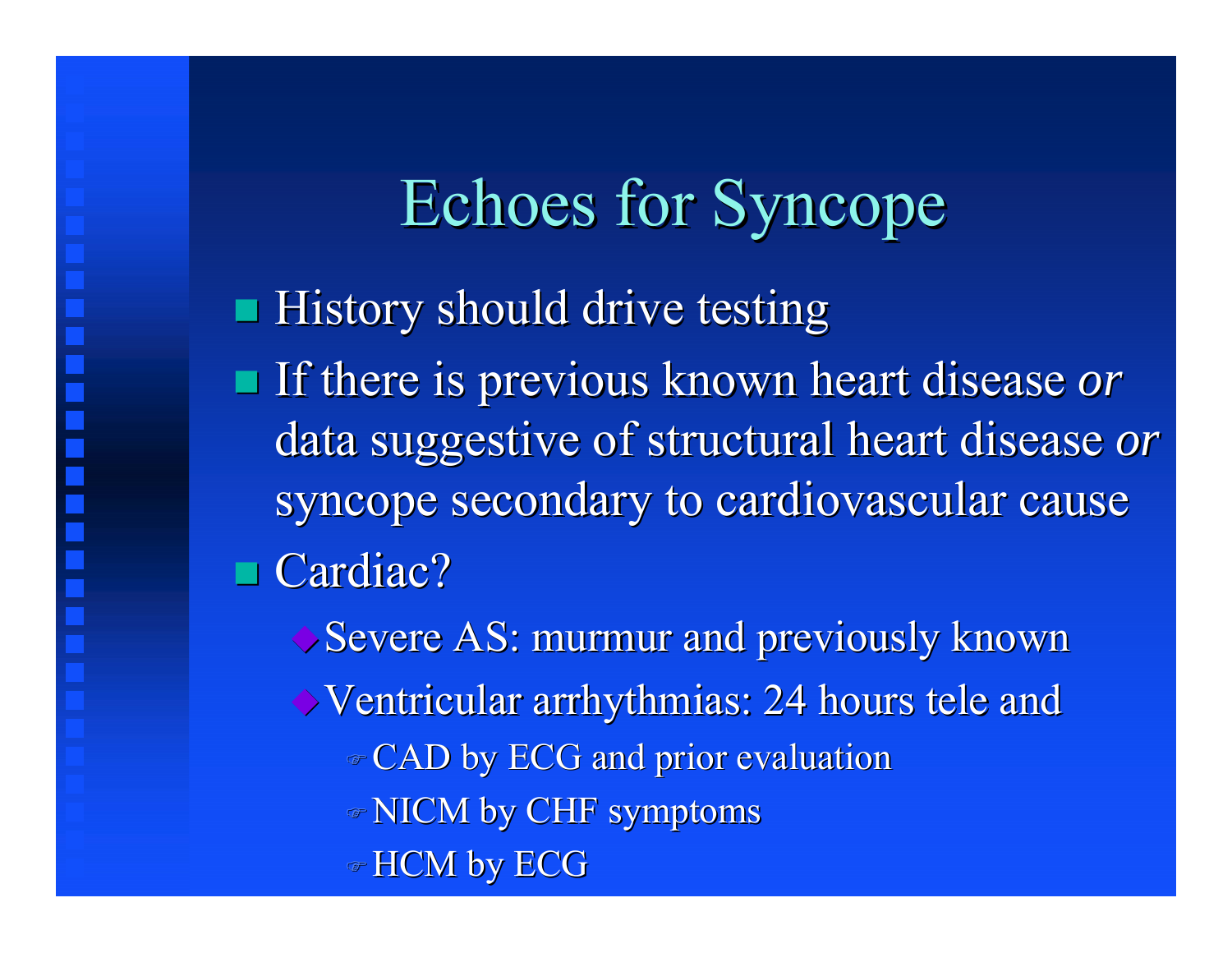### **Risk stratification for syncope**

Short-term high risk criteria which require prompt hospitalization or intensive evaluation

Severe structural or coronary artery disease (heart failure. low LVEF, or previous myocardial infarction)

#### **Clinical or ECG features suggesting arrhythmic syncope**

- Syncope during exertion or supine
- Palpitations at the time of syncope
- Family history of SCD
- Non-sustained VT
- Bifascicular-block (LBBB or RBBB combined with left anterior or left posterior fascicular block) or other intraventricular conduction abnormalities with QRS duration ≥120 ms
- Inadequate sinus bradycardia (<50 bpm) or sinoartrial block in absence of negative chronotropic medications or physical training
- Pre-excited ORS complex
- Prolonged or short QT interval
- RBBB pattern with ST-elevation in leads V1-V3 (Brugada pattern)
- Negative T waves in right precordial leads, epsilon waves, and ventricular late potentials suggestive of ARVC

### **Important co-morbidities**

- Severe anaemia
- Electrolyte disturbance

### **EHJ 2009**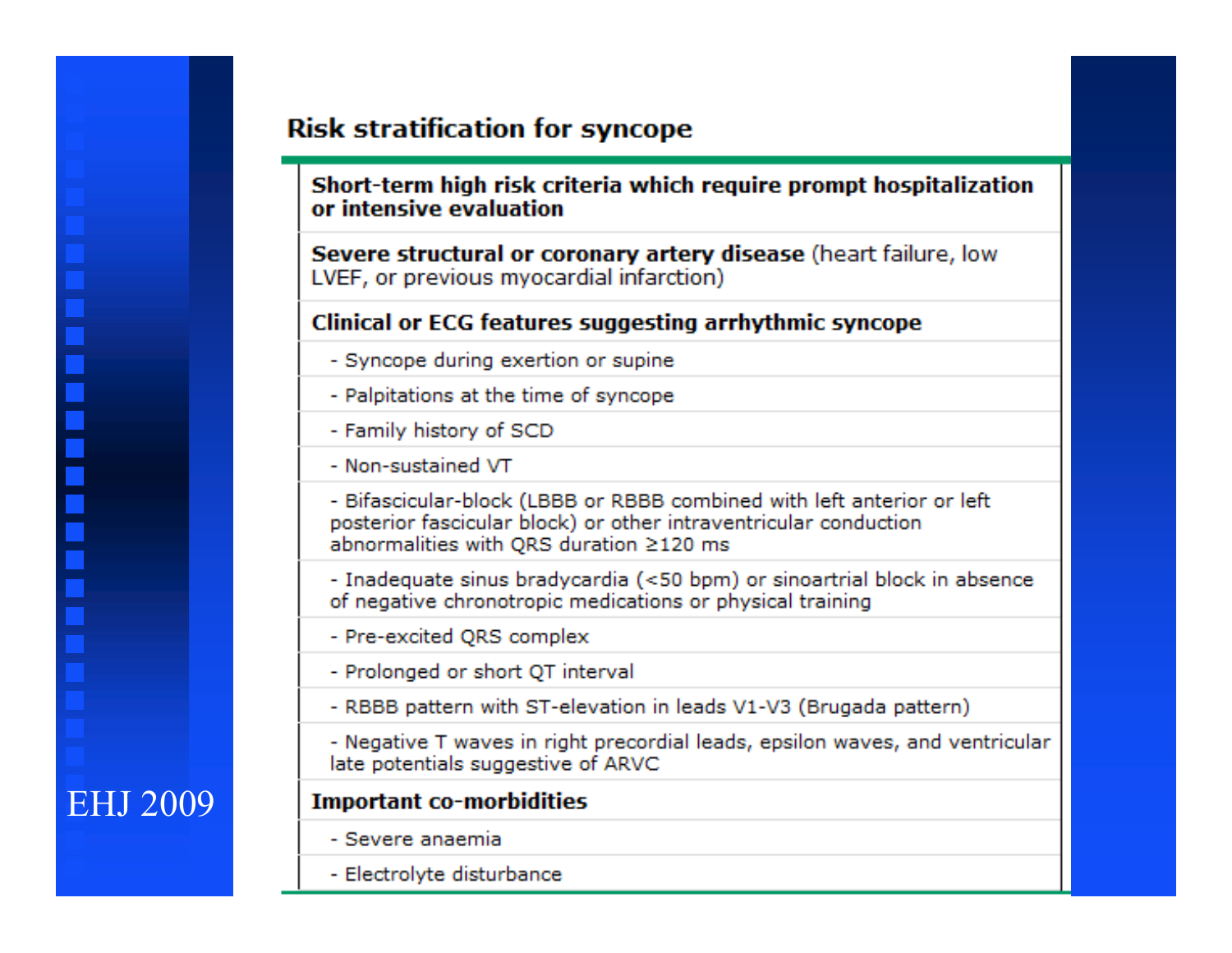Transesophageal Echocardiography Transesophageal Echocardiography Diagnosis of Cardiovascular Disease Cardiac sources of systemic embolism Diseases of the aorta Native and prosthetic valvular function Valvular infective endocarditis **Congenital Heart Disease**  $\blacksquare$  Cardiac and pericardial masses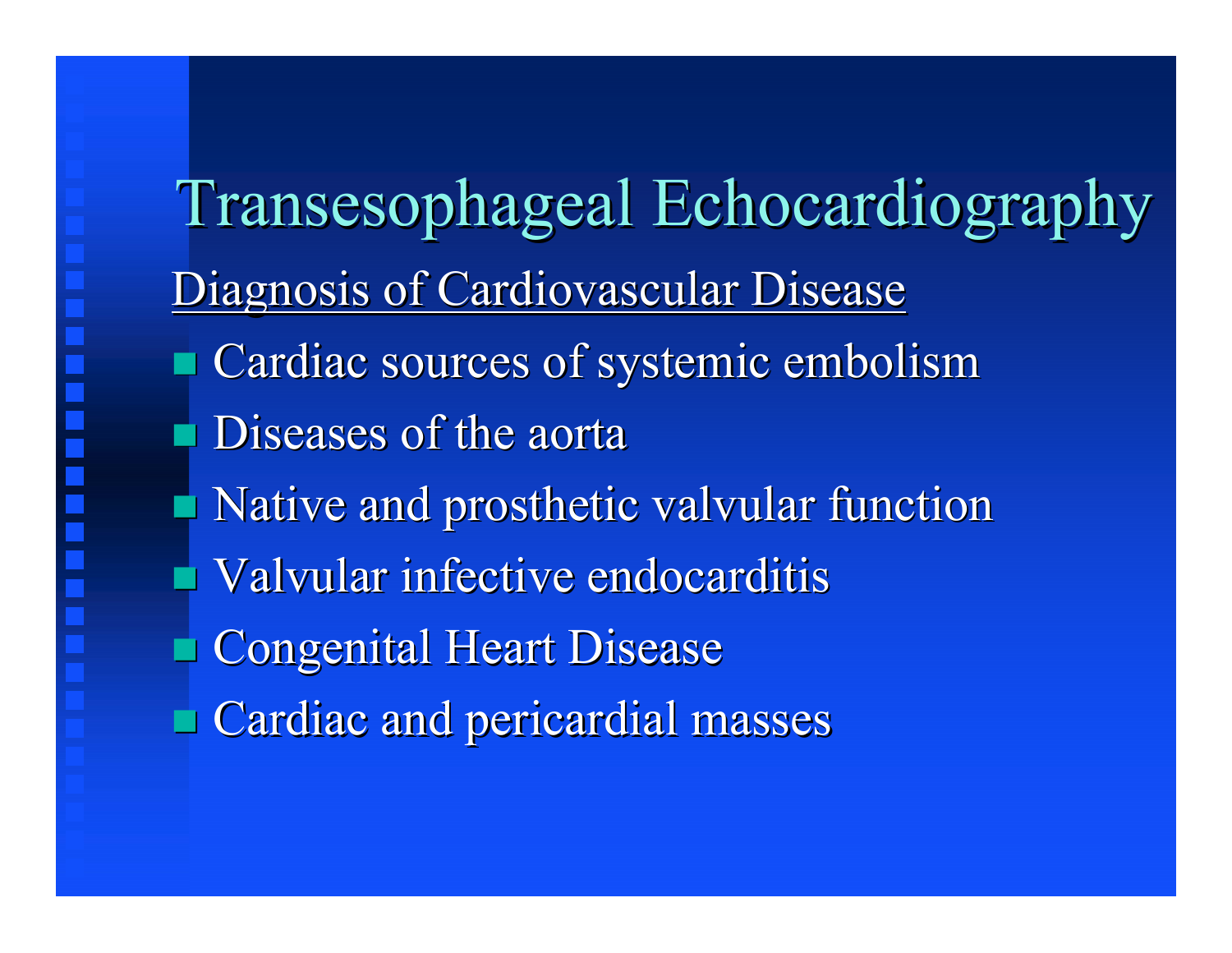| TEE as Initial or Supplemental Test-General Uses                                                                                                                                                               |      |
|----------------------------------------------------------------------------------------------------------------------------------------------------------------------------------------------------------------|------|
| . Use of TEE when there is a high likelihood of a nondiagnostic TTE due to patient<br>characteristics or inadequate visualization of relevant structures                                                       | A(8) |
| » Re-evaluation of prior TEE finding for interval change (e.g., resolution of thrombus after<br>anticoaqulation, resolution of vegetation after antibiotic therapy) when a change in therapy<br>is anticipated | A(8) |
| . Guidance during percutaneous noncoronary cardiac interventions including but not limited<br>to closure device placement, radiofrequency ablation, and percutaneous valve procedures                          | A(9) |
| . Suspected acute aortic pathology including but not limited to dissection/transsection                                                                                                                        | A(9) |
| TEE as Initial or Supplemental Test-Valvular Disease                                                                                                                                                           |      |
| . Evaluation of valvular structure and function to assess suitability for, and assist in planning<br>of, an intervention                                                                                       | A(9) |
| . To diagnose infective endocarditis with a moderate or high pretest probability (e.g., staph<br>bacteremia, fungemia, prosthetic heart valve, or intracardiac device)                                         | A(9) |
| TEE as Initial or Supplemental Test-Embolic Event                                                                                                                                                              |      |
| . Evaluation for cardiovascular source of embolus with no identified noncardiac source                                                                                                                         | A(7) |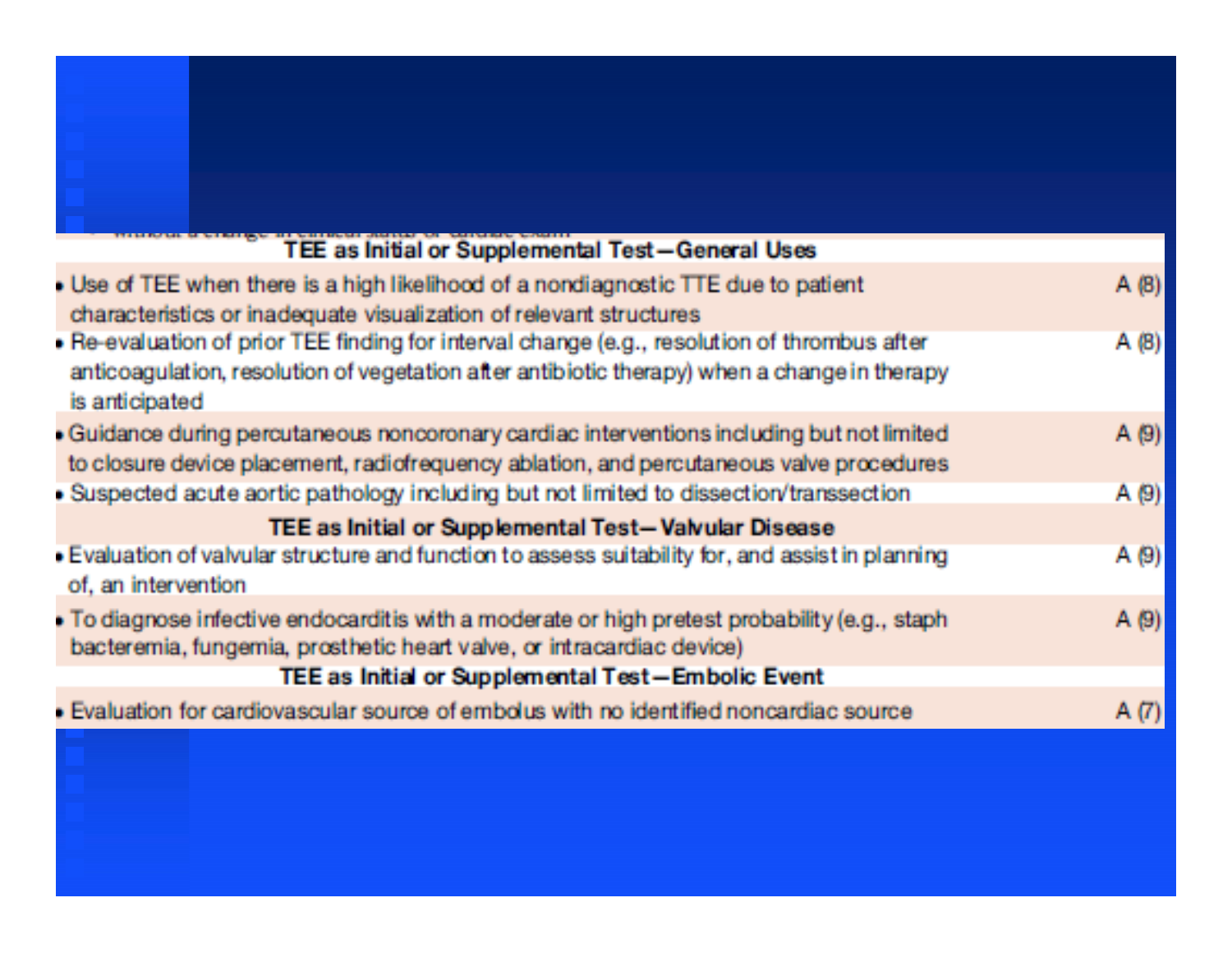## Transesophageal Echocardiography Cardiac Sources of Systemic Emboli  $\blacksquare$  High Risk Intracardiac thrombus or mass lesions Infective endocarditis with valvular vegetation Intermediate Risk Atrial septal aneurysm, ASD, PFO Spontaneous echo contrast **Low Risk** Myxomatous mitral valve prolapse Myxomatous mitral valve prolapse Left ventricular regional wall motion abnormality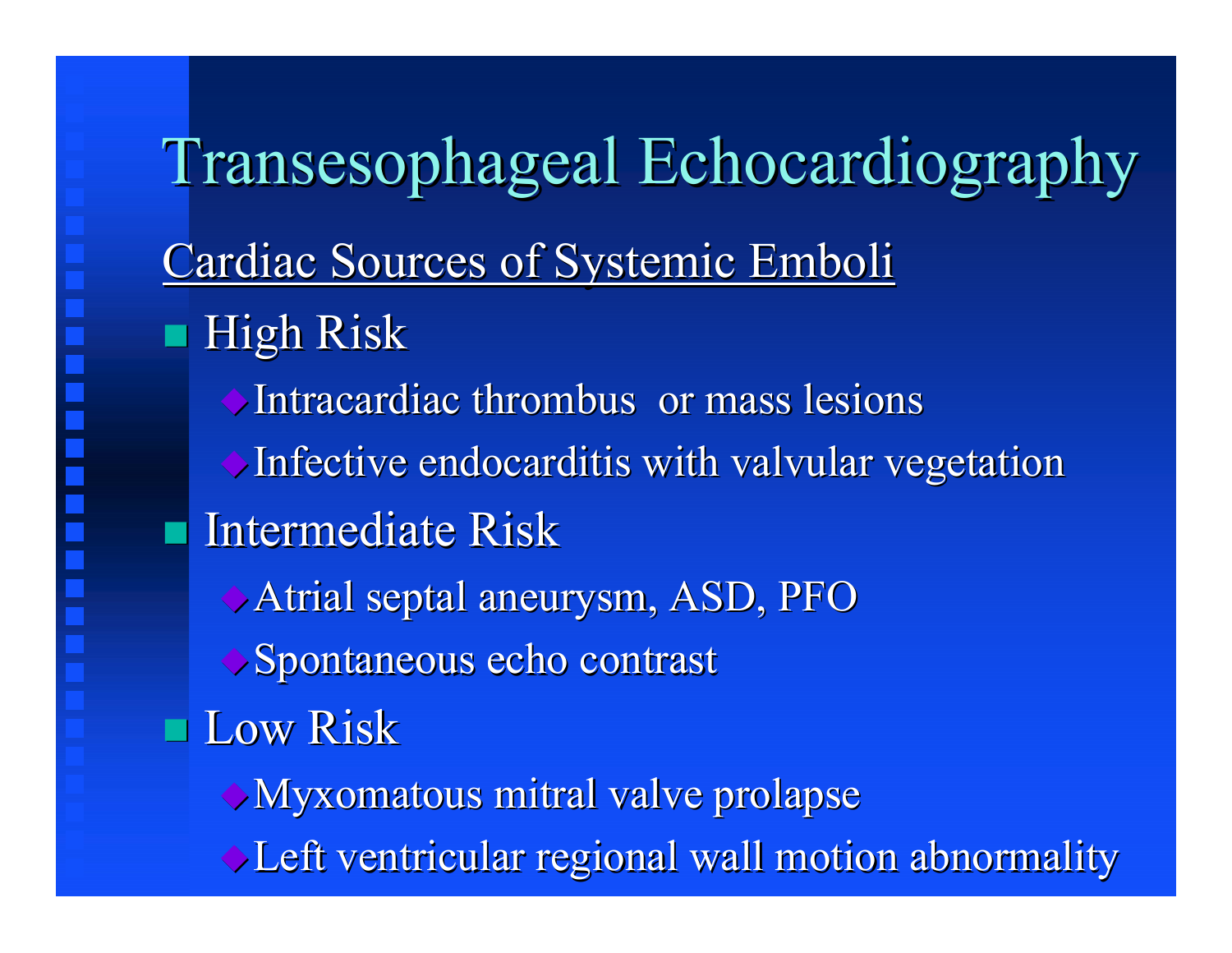## TEE: Vascular source of emboli

High Risk **Protruding aortic** atheroma Mobile thrombi in proximal aorta and arch **Low Risk** Aortic Dissection/aneurysm with thrombus

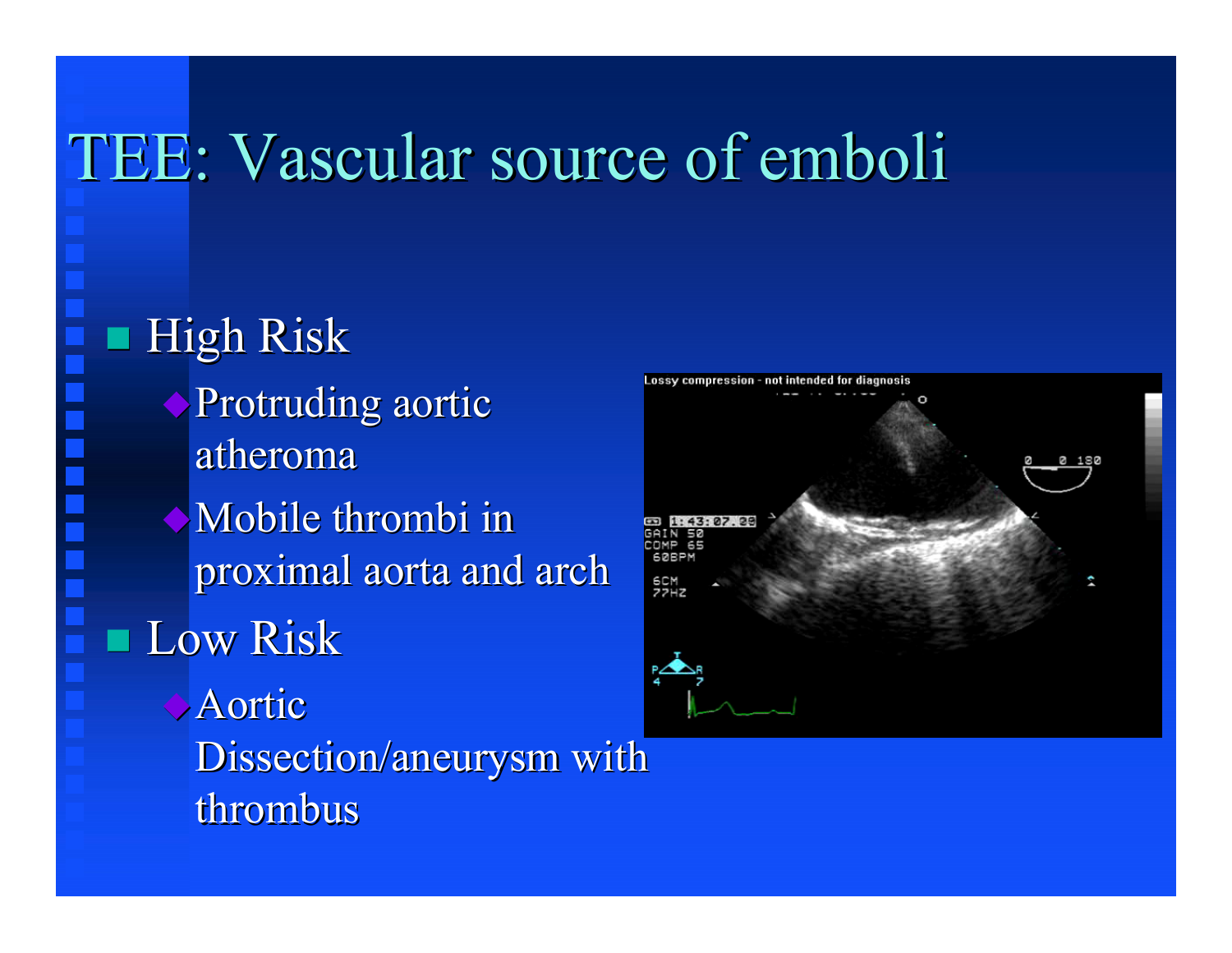## Endocarditis: TTE vs TEE

|                  | <b>TTE</b>  | TEE          |
|------------------|-------------|--------------|
| Sensitivity      | $44 - 60\%$ | 87-94%       |
| Specificity      | 91-98%      | $98 - 100\%$ |
| Sensitivity in:  |             |              |
| Prosthetic valve | 27%         | 78-86%       |
| Native valves    | 68%         | 94%          |
| 6-10mm Veg       | 69%         | $100\%$      |
| $\leq$ 5mm Veg   | 25%         | 100%         |

Negative predictive value of  $TTE + TEE > 95\%$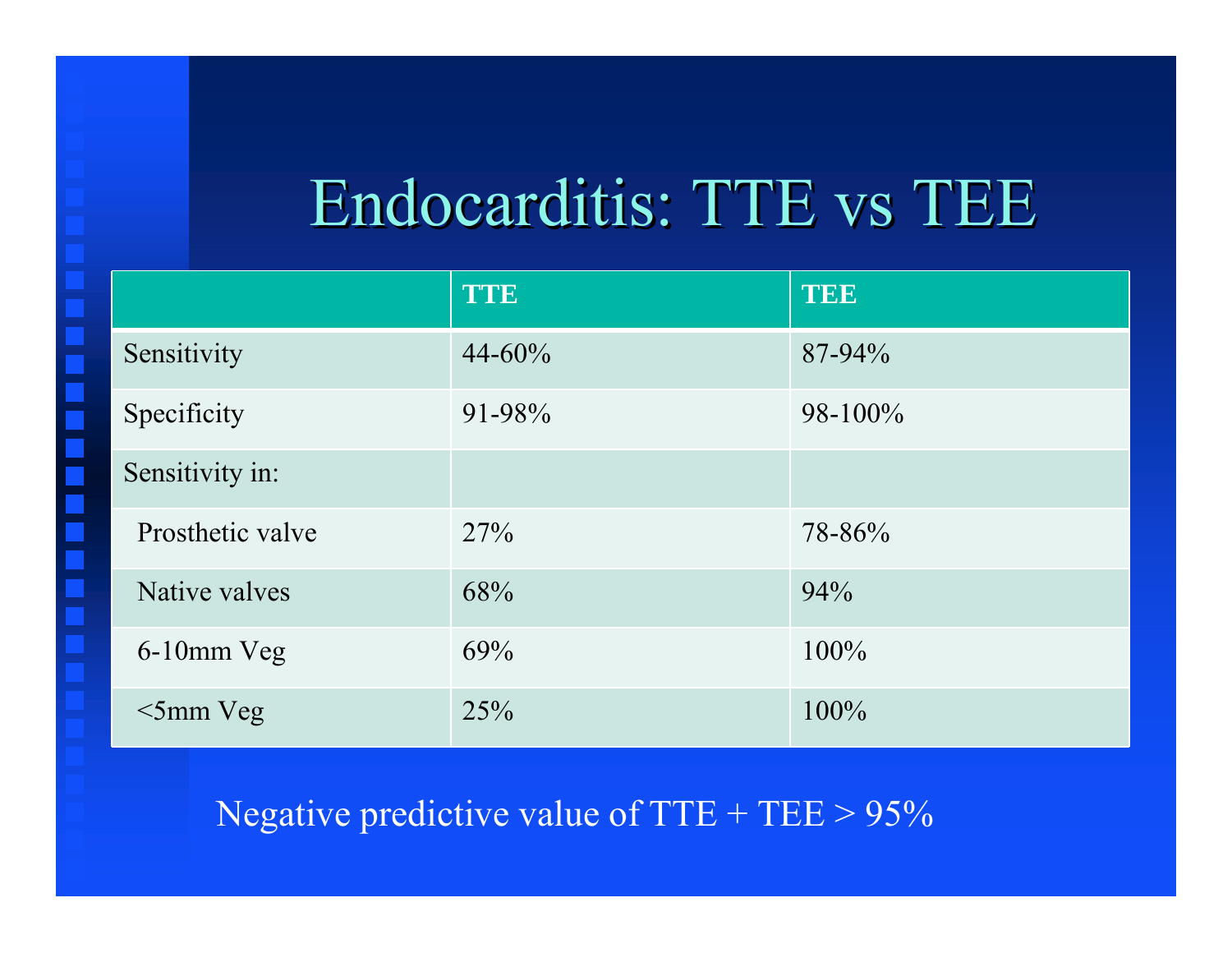Clinical Decision Making: Clinical Decision Making: The Use of Echocardiography The Use of Echocardiography **Diagnosis** Heart failure, cardiac syncope, murmurs  $\blacksquare$  Followup  $\rightarrow$  Mild disease Change in symptoms Change in symptoms  $\textdegree$  Routine  $\geq$  3 years Moderate to Severe AS, AI, MS or MR  $\textdegree$  routine  $\geq 1$  year Sooner if symptoms change for severe